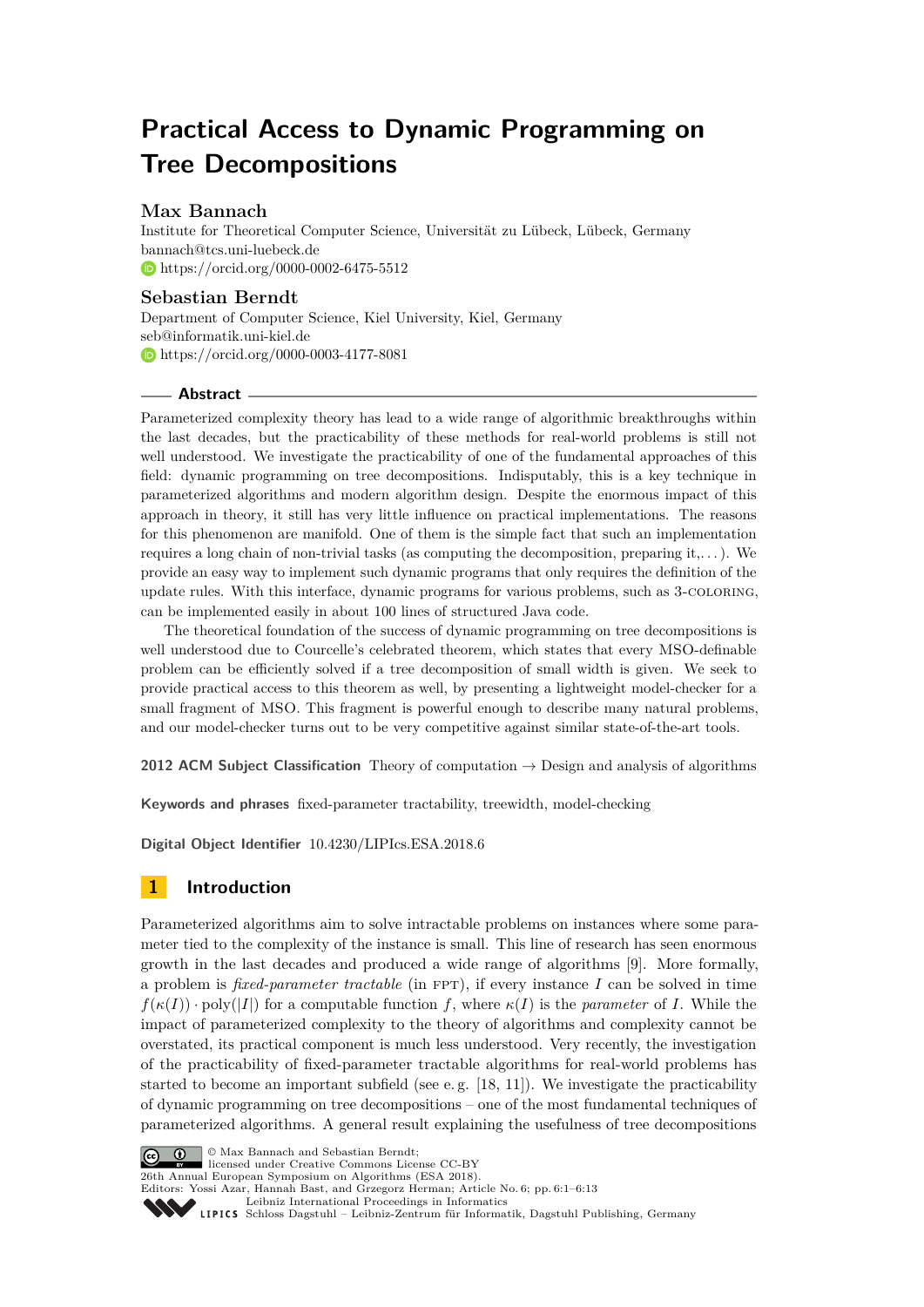### **6:2 Practical Access to Dynamic Programming on Tree Decompositions**

was given by Courcelle in [\[8\]](#page-12-4), who showed that *every* property that can be expressed in monadic second-order logic is fixed-parameter tractable if it is parameterized by tree width. By combining this result (known as Courcelle's Theorem) with the  $f(w(G)) \cdot |G|$  algorithm of Bodlaender [\[7\]](#page-12-5) to compute an optimal tree decomposition in FPT-time, a wide range of graph-theoretic problems is known to be solvable on these tree-like graphs. Unfortunately, both ingredients of this approach are very expensive in practice.

One of the major achievements concerning practical parameterized algorithms was the discovery of a practically fast algorithm for treewidth due to Tamaki [\[19\]](#page-12-6). Concerning Courcelle's Theorem, there are currently two contenders concerning efficient implementations of it: D-Flat, an Answer Set Programming (ASP) solver for problems on tree decompositions [\[1\]](#page-12-7); and Sequoia, an MSO solver based on model checking games [\[17\]](#page-12-8). Both solvers allow to solve very general problems and the corresponding overhead might, thus, be large compared to a straightforward implementation of the dynamic programs for specific problems.

**Our Contributions.** In order to study the practicability of dynamic programs on tree decompositions, we expand our tree decomposition library Jdrasil with an easy to use interface for such programs: The user only needs to specify the *update rules* for the different kind of nodes within the tree decomposition. The remaining work – computing a suitable optimized tree decomposition and performing the actual run of the dynamic program – are done by Jdrasil. This allows users to implement a wide range of algorithms within very few lines of code and, thus, gives the opportunity to test the practicability of these algorithms quickly. This interface is presented in Section [3.](#page-2-0)

While D-Flat and Sequoia solve very general problems, the experimental results of Section [5](#page-10-0) show that naïve implementations of dynamic programs might be much more efficient. In order to balance the generality of MSO solvers and the speed of direct implementations, we introduce a small MSO fragment, that avoids quantifier alternation, in Section [4.](#page-6-0) By concentrating on this fragment, we are able to build a model-checker, called Jatatosk, that runs nearly as fast as direct implementations of the dynamic programs. To show the feasibility of our approach, we compare the running times of D-Flat, Sequoia, and Jatatosk for various problems. It turns out that Jatatosk is competitive against the other solvers and, furthermore, its behaviour is much more consistent (i. e. it does not fluctuate greatly on similar instances). We conclude that concentrating on a small fragment of MSO gives rise to practically fast solvers, which are still able to solve a large class of problems on graphs of bounded treewidth.

# **2 Preliminaries**

All graphs considered in this paper are undirected, that is, they consists of a set of vertices *V* and of a symmetric edge-relation  $E \subseteq V \times V$ . We assume the reader to be familiar with basic graph theoretic terminology, see for instance [\[10\]](#page-12-9). A *tree decomposition* of a graph  $G = (V, E)$ is a tuple  $(T, \iota)$  consisting of a rooted tree *T* and a mapping  $\iota$  from nodes of *T* to sets of vertices of *G* (which we call *bags*) such that (1) for all  $v \in V$  there is a node *n* in *T* with  $v \in \iota(n)$ , (2) for every edge  $\{v, w\} \in E$  there is a node *m* in *T* with  $\{v, w\} \subseteq \iota(m)$ , and (3) the set  $\{x \mid v \in \iota(x)\}$  is connected in *T* for every  $v \in V$ . The *width* of a tree decomposition is the maximum size of one of its bags minus one, and the *treewidth* of  $G$ , denoted by  $tw(G)$ , is the minimum width any tree decomposition of *G* must have.

In order to describe dynamic programs over tree decompositions, it turns out be helpful to transform a tree decomposition into a more structured one. A *nice tree decomposition* is a triple  $(T, \iota, \eta)$  where  $(T, \iota)$  is a tree decomposition and  $\eta: V(T) \to \{\text{leaf}, \text{introduce}, \eta\}$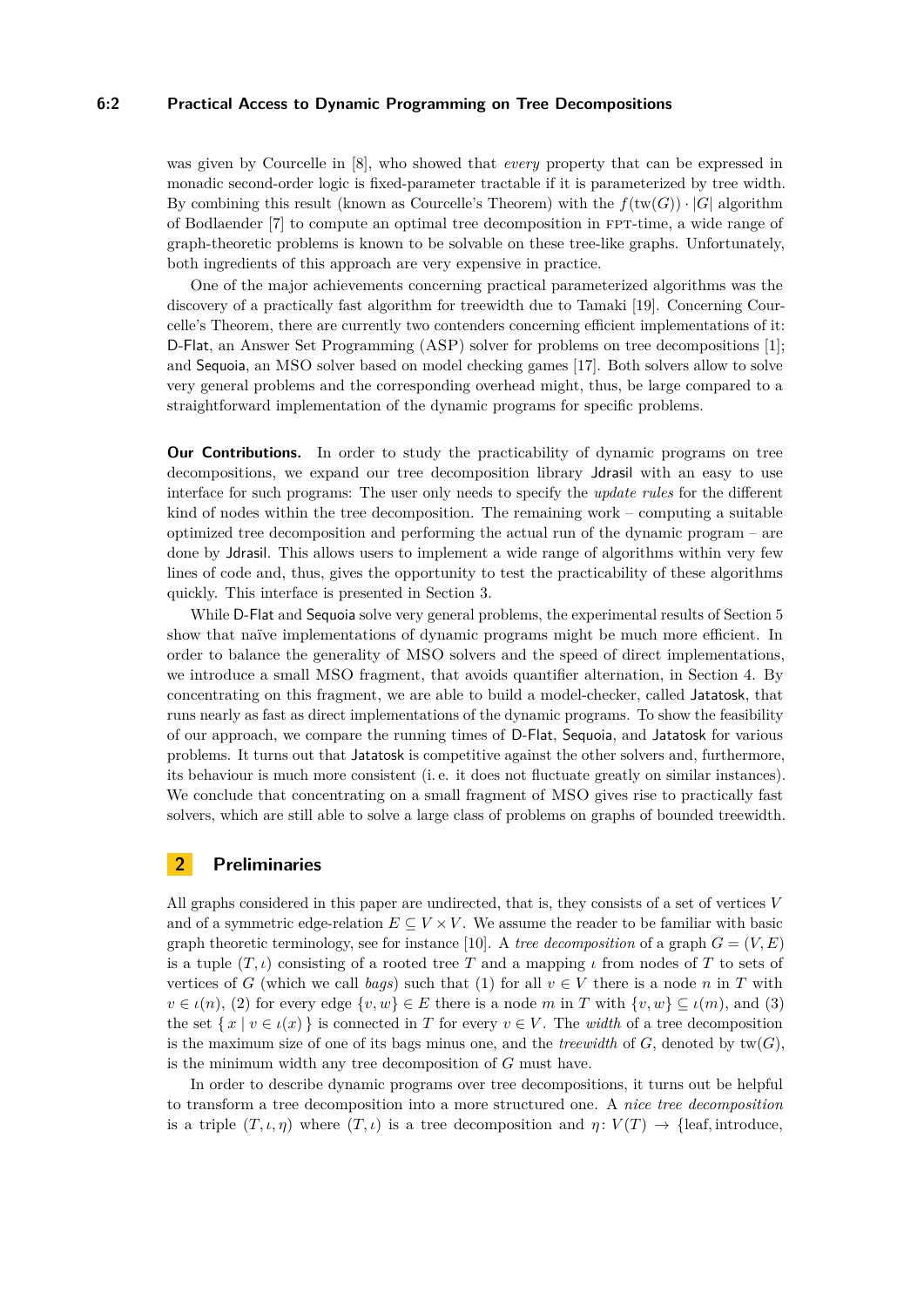forget*,* join} is a labeling such that (1) nodes labeled "leaf" are exactly the leaves of *T*, and the bags of these nodes are empty; (2) nodes *n* labeled "introduce" or "forget" have exactly one child *m* such that there is exactly one vertex  $v \in V(G)$  with either  $v \notin \iota(m)$  and  $\iota(n) = \iota(m) \cup \{v\}$  or  $v \in \iota(m)$  and  $\iota(n) = \iota(m) \setminus \{v\}$ , respectively; (3) nodes *n* labeled "join" have exactly two children *x*, *y* with  $\iota(n) = \iota(x) = \iota(y)$ . A *very nice tree decomposition* is a nice tree decomposition that also has exactly one node labeled "edge" for every  $e \in E(G)$ , which virtually introduces the edge *e* to the bag – i. e., whenever we introduce a vertex, we assume it to be "isolated" in the bag until its incident edges are introduced. It is well known that any tree decomposition can efficiently be transformed into a very nice one without increasing its width (essentially traverse through the tree and "pull apart" bags) [\[9\]](#page-12-0). Whenever we talk about tree decompositions in the rest of the paper, we actually mean very nice tree decompositions. However, we want to stress out that all our interfaces also support "just" nice tree decompositions.

We assume the reader to be familiar with basic logic terminology and give just a brief overview over the syntax and semantic of monadic second-order logic (MSO), see for instance [\[13\]](#page-12-10) for a detailed introduction. A *vocabulary* (or *signature*)  $\tau = (R_1^{a_1}, \ldots, R_n^{a_n})$  is a set of *relational symbols*  $R_i$  of arity  $a_i \geq 1$ . A  $\tau$ -structure is a set  $U$  – called *universe* – together with an *interpretation*  $R_i^U \subseteq R^{a_i}$  of the relational symbols. Let  $x_1, x_2, \ldots$  be a sequence of *first-order variables* and  $X_1, X_2, \ldots$  be a sequence of *second-order variables*  $X_i$  of arity  $\text{ar}(X_i)$ . The atomic  $\tau$ -formulas are  $x_i = x_j$  for two first-order variables and  $R(x_{i_1}, \ldots, x_{i_k})$ , where  $R$ is either a relational symbol or a second-order variable of arity *k*. The set of *τ* -formulas is inductively defined by (1) the set of atomic  $\tau$ -formulas; (2) Boolean connections  $\neg \phi$ ,  $(\phi \vee \psi)$ . and  $(\phi \land \psi)$  of *τ*-formulas  $\phi$  and  $\psi$ ; (3) quantified formulas  $\exists x \phi$  and  $\forall x \phi$  for a first-order variable x and a  $\tau$ -formula  $\phi$ ; (4) quantified formulas  $\exists X \phi$  and  $\forall X \phi$  for a second-order variable *X* of arity 1 and a *τ*-formula *φ*. The set of *free variables* of a formula *φ* consists of the variables that appear in  $\phi$  but are not bounded by a quantifier. We denote a formula  $\phi$  with free variables  $x_1, \ldots, x_k, X_1, \ldots, X_\ell$  as  $\phi(x_1, \ldots, x_k, X_1, \ldots, X_\ell)$ . Finally, we say a  $\tau$ -structure  $S$ with an universe U is a *model* of an  $\tau$ -formula  $\phi(x_1, \ldots, x_k, X_1, \ldots, X_\ell)$  if there are elements  $u_1,\ldots,u_k\in U$  and relations  $U_1,\ldots,U_\ell$  with  $U_i\subseteq U^{\text{ar}(X_i)}$  with  $\phi(u_1,\ldots,u_k,U_1,\ldots,U_\ell)$ being true in S. We write  $S \models \phi(u_1, \ldots, u_k, U_1, \ldots, U_\ell)$  in this case.

**Example 1.** Graphs can be modeled as  ${E^2}$ -structures with a symmetric interpretation of *E*. Properties such as "is 3-colorable" can then be described by formulas as:

$$
\tilde{\phi}_{3\text{col}} = \exists R \exists G \exists B (\forall x R(x) \lor G(x) \lor B(x)) \land (\forall x \forall y E(x, y) \to \bigwedge \neg C(x) \lor \neg C(y)).
$$
  

$$
C \in \{R, G, B\}
$$

For instance, we have  $\bigotimes \models \tilde{\phi}_{3\text{col}}$  and  $\bigotimes \not\in \tilde{\phi}_{3\text{col}}$ . We write  $\tilde{\phi}$  whenever a more refined version of  $\phi$  will be given later on.

The *model-checking* problem asks, given a logical structure S and a formula  $\phi$ , if  $S \models \phi$ holds. A *model-checker* is a program that solves this problem and outputs an assignment to its free and bounded variables if  $\mathcal{S} \models \phi$  holds.

# <span id="page-2-0"></span>**3 An Interface for Dynamic Programming on Tree Decompositions**

It will be convenient to recall a classical viewpoint of dynamic programming on tree decompositions to illustrate why our interface is designed the way it is. We will do so by the guiding example of 3-coloring: Is it possible to color vertices of a given graph with three colors such that adjacent vertices never share the same color? Intuitively, a dynamic program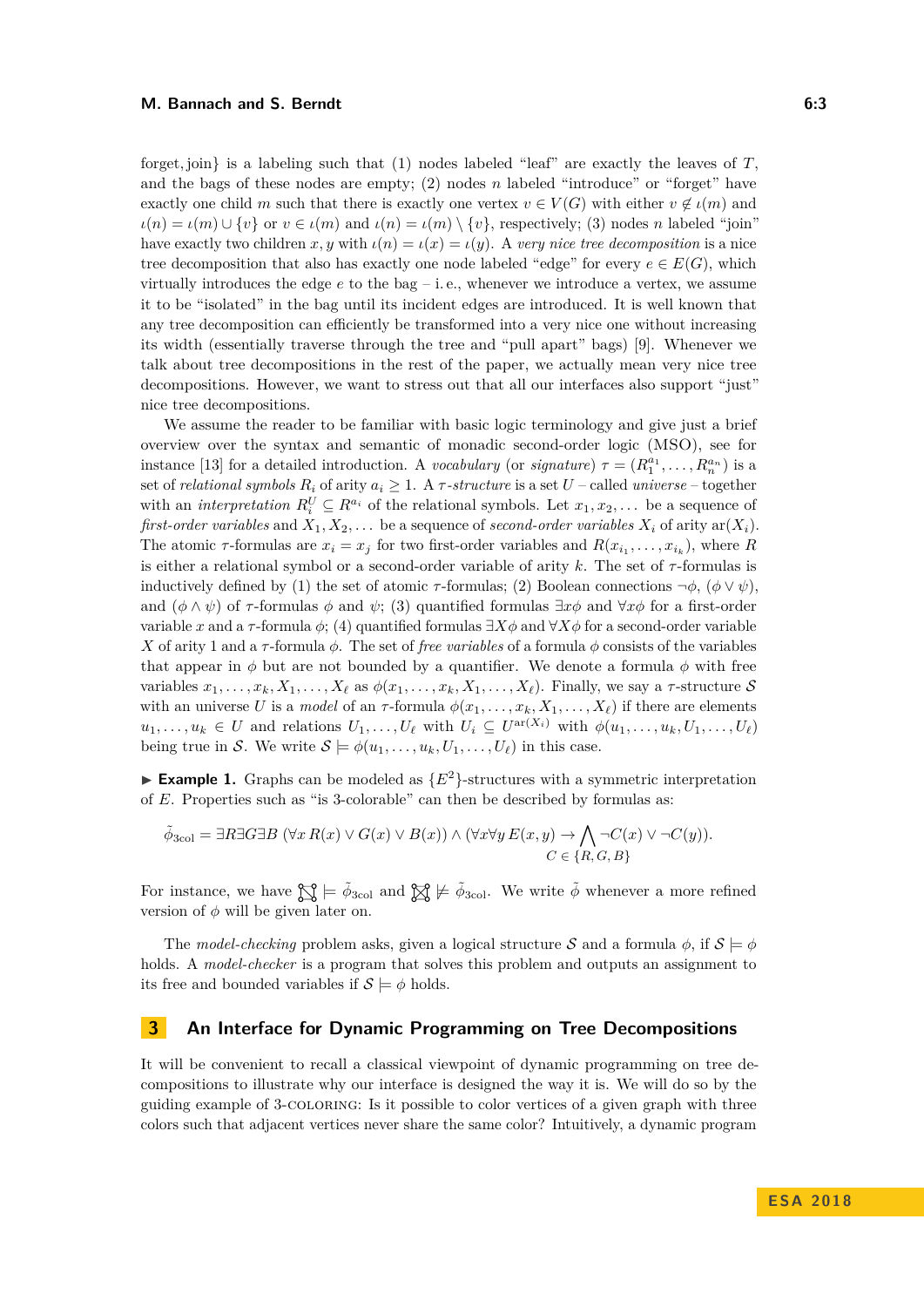#### **6:4 Practical Access to Dynamic Programming on Tree Decompositions**

for 3-coloring will work bottom-up on a very nice tree decomposition and manages a set of possible colorings per node. Whenever a vertex is introduced, the program "guesses" a color for this vertex; if a vertex is forgotten we have to remove it from the bag and identify configurations that become eventually equal; for join bags we just have to take the configurations that are present in both children; and for edge bags we have to reject colorings in which both endpoints of the introduced edge have the same color. To formalize this vague algorithmic description, we view it from the perspective of automata theory.

## <span id="page-3-0"></span>**3.1 The Tree Automaton Perspective**

Classically, dynamic programs on tree decompositions are described in terms of tree automata [\[13\]](#page-12-10). Recall that in a very nice tree decomposition the tree *T* is rooted and binary; we assume that the children of *T* are ordered. The mapping  $\iota$  can then be seen as a function that maps the nodes of *T* to symbols from some alphabet  $\Sigma$ . A naïve approach to manage *ι* would yield a huge alphabet (depending on the size of the graph). We thus define the so called *tree-index*, which is a map idx:  $V(G) \rightarrow \{0, \ldots, \text{tw}(G)\}\$  such that no two vertices that appear in the same bag share a common tree-index. The existence of such an index follows directly from the property that every vertex is forgotten exactly once: We can simply traverse *T* from the root to the leaves and assign a free index to a vertex *V* when it is forgotten, and release the used index once we reach an introduce bag for *v*. The symbols of  $\Sigma$  then only contain the information for which tree-index there is a vertex in the bag. From a theoreticians perspective this means that  $|\Sigma|$  depends only on the treewidth; from a programmers perspective the tree-index makes it much easier to manage data structures that are used by the dynamic program.

▶ **Definition 2** (Tree Automaton). A nondeterministic bottom-up *tree automaton* is a tuple  $A = (Q, \Sigma, \Delta, F)$  where *Q* is a set of *states* with a subset  $F \subseteq Q$  of *accepting states*,  $\Sigma$  is an  $a$ lphabet, and  $\Delta \subseteq (Q \cup \{\perp\}) \times (Q \cup \{\perp\}) \times \Sigma \times Q$  is a *transition relation* in which  $\perp \notin Q$  is a special symbol to treat nodes with less than two children. The automaton is *deterministic* if for every  $x, y \in Q \cup \{\perp\}$  and every  $\sigma \in \Sigma$  there is exactly one  $q \in Q$  with  $(x, y, \sigma, q) \in \Delta$ .

▶ Definition 3 (Computation of a Tree Automaton). The *computation of a tree automaton*  $A = (Q, \Sigma, \Delta, F)$  on a labeled tree  $(T, \iota)$  with  $\iota: V(T) \to \Sigma$  and root  $r \in V(T)$  is an assignment  $q: V(T) \to Q$  such that for all  $n \in V(T)$  we have (1)  $(q(x), q(y), \iota(n), q(n)) \in \Delta$ if *n* has two children *x*, *y*; (2)  $(q(x), \perp, \iota(n), q(n)) \in \Delta$  or  $(\perp, q(x), \iota(n), q(n)) \in \Delta$  if *n* has one child *x*; (3)  $(\bot, \bot, \iota(n), q(n)) \in \Delta$  if *n* is a leaf. The computation is *accepting* if  $q(r) \in F$ .

**Simulating Tree Automata.** A dynamic program for a decision problem can be formulated as a nondeterministic tree automaton that works on the decomposition, see the left side of Figure [1](#page-5-0) for a detailed example. Observe that a nondeterministic tree automaton *A* will process a labeled tree  $(T, \iota)$  with *n* nodes in time  $O(n)$ . When we simulate such an automaton deterministically, one might think that a running time of the form  $O(|Q| \cdot n)$  is sufficient, as the automaton could be in any potential subset of the *Q* states at some node of the tree. However, there is a pitfall: For every node we have to compute the set of potential states of the automaton depending on the sets of potential states of the children of that node, leading to a quadratic dependency on |*Q*|. This can be avoided for transitions of the form  $(\bot, \bot, \iota(x), p)$ ,  $(q, \bot, \iota(x), p)$ , and  $(\bot, q, \iota(x), p)$ , as we can collect potential successors of every state of the child and compute the new set of states in linear time with respect to the cardinality of the set. However, transitions of the form  $(q_i, q_j, \iota(x), p)$  are difficult, as we now have to merge two sets of states. In detail, let *x* be a node with children *y* and *z* and let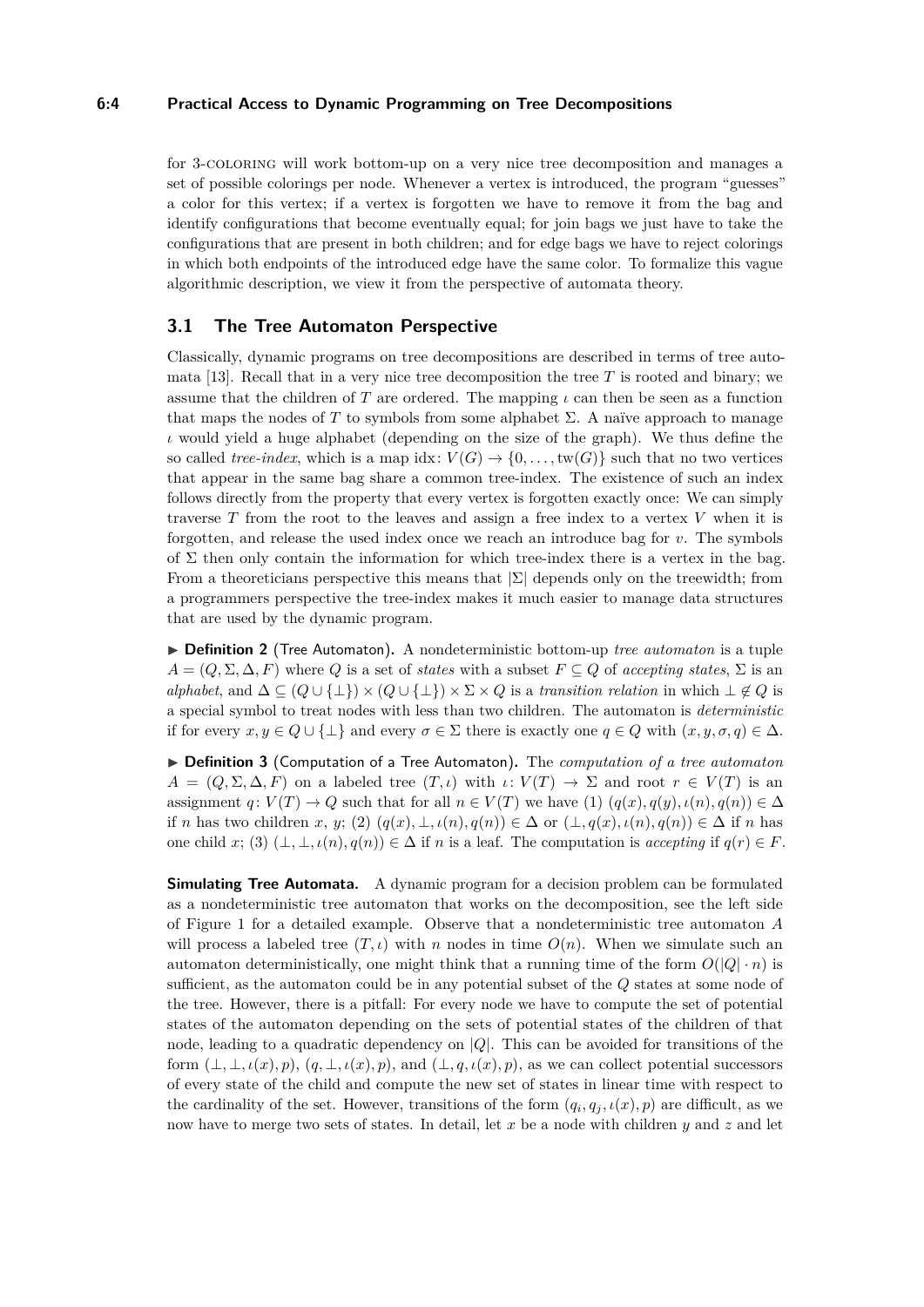#### **M. Bannach and S. Berndt 6:5** and 6:5

 $Q_y$  and  $Q_z$  be the set of potential states in which the automaton eventually is in at these nodes. To determine  $Q_x$  we have to check for every  $q_i \in Q_y$  and every  $q_j \in Q_z$  if there is a  $p \in Q$  such that  $(q_i, q_j, \iota(x), p)$ . Note that the number of states  $|Q|$  can be quite large even for moderately sized parameters k, as  $|Q|$  is typically of size  $2^{\Omega(k)}$ , and we will thus try to avoid this quadratic blow-up.

<span id="page-4-1"></span> $\triangleright$  **Observation 4.** *A tree automaton can be simulated in time*  $O(|Q|^2 \cdot n)$ *.* 

Unfortunately, the quadratic factor in the simulation cannot be avoided in general, as the automaton may very well contain a transition for all possible pairs of states. However, there are some special cases in which we can circumnavigate the increase in the running time.

▶ Definition 5 (Symmetric Tree Automaton). A *symmetric* nondeterministic bottom-up tree automaton is a nondeterministic bottom-up tree automaton  $A = (Q, \Sigma, \Delta, F)$  in which all transitions  $(l, r, \sigma, q) \in \Delta$  satisfy either  $l = \bot, r = \bot$ , or  $l = r$ .

Assume as before that we wish to compute the set of potential states for a node *x* with children *y* and *z*. Observe that in a symmetric tree automaton it is sufficient to consider the set  $Q_y \cap Q_z$  and that the intersection of two sets can be computed in linear time if we take some care in the design of the underlying data structures.

<span id="page-4-2"></span> $\triangleright$  **Observation 6.** *A symmetric tree automaton can be simulated in time*  $O(|Q| \cdot n)$ *.* 

The right side of Figure [1](#page-5-0) illustrates the deterministic simulation of a symmetric tree automaton. The massive time difference in the simulation of tree automata and symmetric tree automata significantly influenced the design of the algorithms in Section [4,](#page-6-0) in which we try to construct an automaton that is 1) "as symmetric as possible" and 2) allows to take advantage of the "symmetric parts" even if the automaton is not completely symmetric.

## **3.2 The Interface**

We introduce a simple Java-interface to our library Jdrasil, which originally was developed for the computation of tree decompositions only. The interface is build up from two classes: StateVectorFactory and StateVector. The only job of the factory is to generate StateVector objects for the leaves of the tree decomposition, or with the terms of the previous section: "to define the initial states of the tree automaton". The StateVector class is meant to model a vector of potential states in which the nondeterministic tree automaton is at a specific node of the tree decomposition. Our interface does not define at all what a "state" is, or how a collection of states is managed (although most of the times, it will be a set). The only thing the interface requests a user to implement is the behaviour of the tree automaton when it reaches a node of the tree-decomposition, i. e., given a StateVector (for some unknown node in the tree decomposition) and the information that the automaton reaches a certain node, how does the StateVector for this node look like? To this end, the interface contains the methods shown in Listing [1.](#page-4-0)

<span id="page-4-0"></span>**Listing 1** The four methods of the interface describe the behaviour of the tree automaton. Here "T" is a generic type for vertices. Each function obtains as parameter the current bag and a tree-index "idx". Other parameters correspond to bag-type specifics, e. g. the introduced or forgotten vertex *v*.

```
StateVector <T> introduce (Bag <T>>>>>> b, T v, Map <T, Integer> idx);
StateVector <T> forget (Bag<T> b, T v, Map<T, Integer> idx);
StateVector <T> join (Bag <T> b, StateVector <T> o, Map <T, Integer> idx);
StateVector <T> edge (Bag <T> b, T v, T w, Map <T, Integer> idx);
```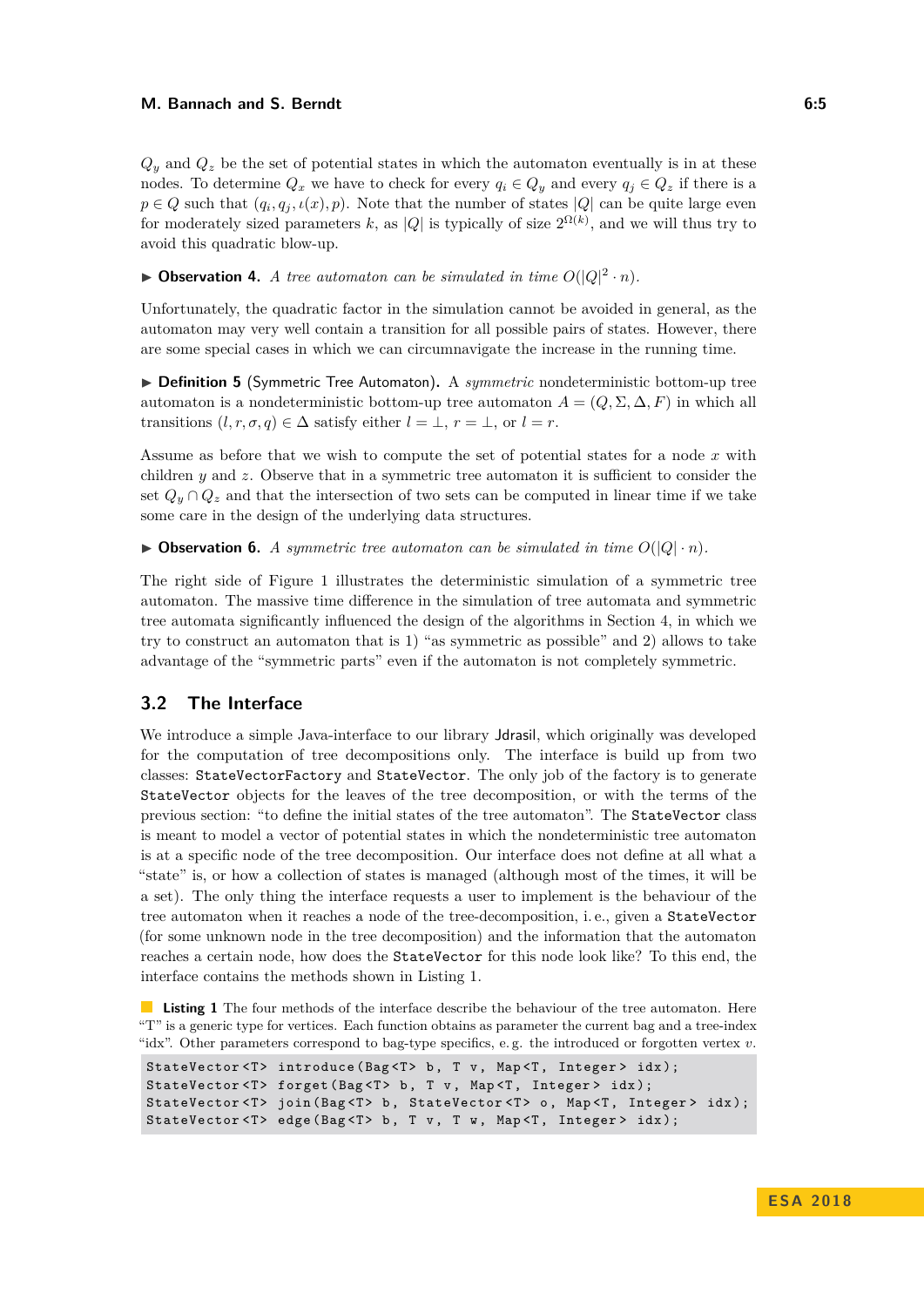<span id="page-5-0"></span>

**Figure 1** The *left* picture shows a part of a tree decomposition of the grid graph  $\frac{600}{200}$  with vertices {0*, . . . ,* 9}. The index of a bag shows the type of the bag: a positive sign means "introduce", a negative one "forget", a pair represents an "edge"-bag, and text is self explanatory. Solid lines represent real edges of the decomposition, while dashed lines illustrate a path (i. e., there are some bags skipped). On the left branch of the decomposition a run of a nondeterministic tree automaton with tree-index  $\begin{pmatrix} 0 & 1 & 2 & 3 & 4 & 5 & 6 & 7 & 8 \\ 2 & 3 & 0 & 1 & 2 & 3 & 0 & 1 & 0 \end{pmatrix}$  for 3-COLORING is illustrated. To increase readability, states of the automaton are connected to the corresponding bags with gray lines, and for some nodes the states are omitted. In the *right* picture the same automaton is simulated deterministically.

This already rounds up the description of the interface, everything else is done by Jdrasil. In detail, given a graph and an implementation of the interface, Jdrasil will compute a tree decomposition<sup>[1](#page-5-1)</sup>, transform this decomposition into a very nice tree decomposition, potentially optimize the tree decomposition for the following dynamic program, and finally traverse through the tree decomposition and simulate the tree automaton described by the implementation of the interface. The result of this procedure is the StateVector object assigned to the root of the tree decomposition.

## **3.3 Example: 3-Coloring**

Let us illustrate the usage of the interface with our running example of 3-COLORING. A State of the automaton can be modeled as a simple integer array that stores a color (an integer) for every vertex in the bag. A StateVector stores a set of State objects, i. e., essentially a set of integer arrays. Introducing a vertex *v* to a StateVector therefore means that three duplicates of each stored state have to be created, and for every duplicate a different color has to be assigned to *v*. Listing [2](#page-6-1) illustrates how this operation could be realized in Java.

<span id="page-5-1"></span>See [\[6\]](#page-12-11) for the concrete algorithms used by Jdrasil.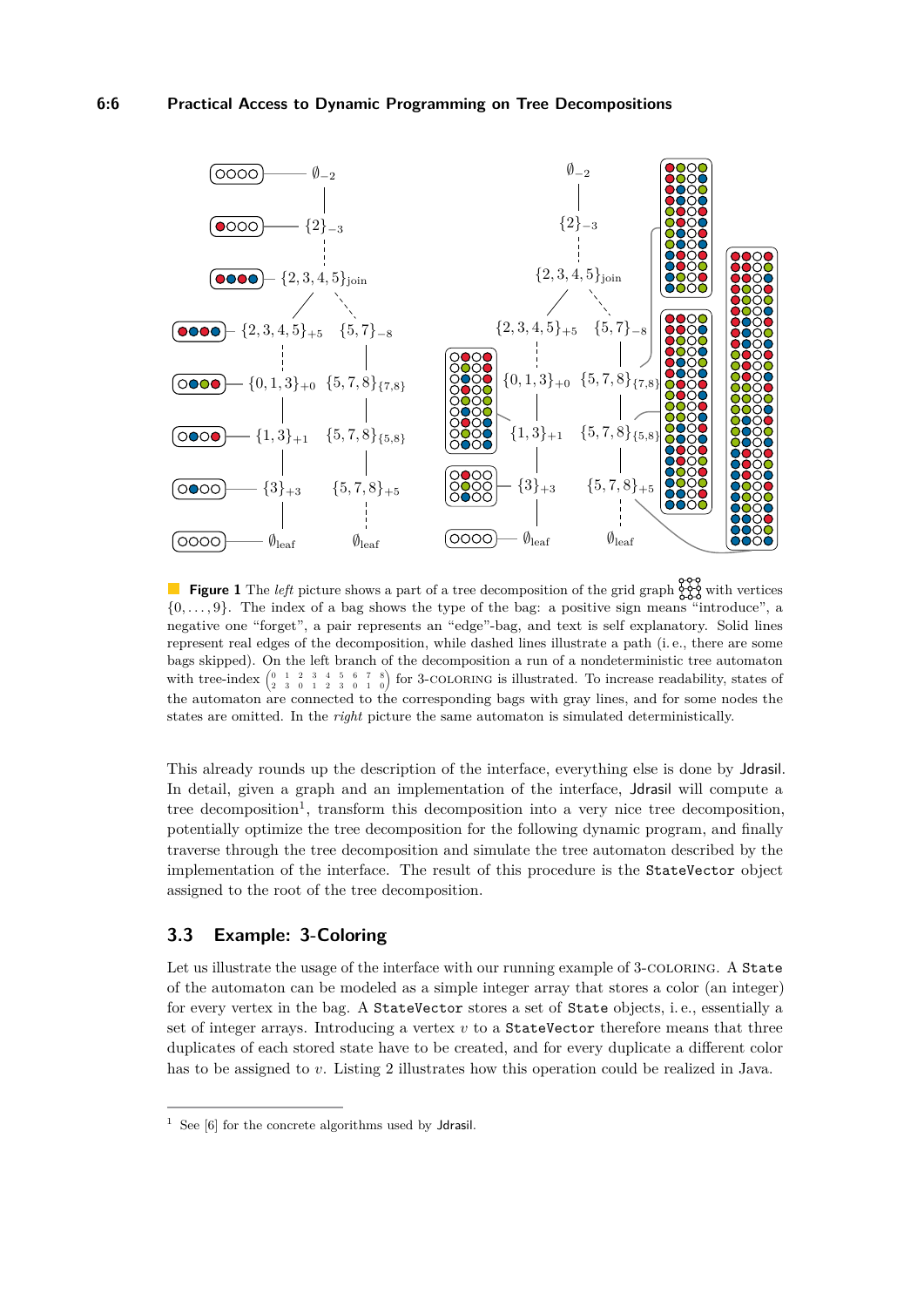<span id="page-6-1"></span>**Listing 2** Exemplary implementation of the introduce method for 3-COLORING.

```
StateVector <T> introduce (Bag <T> b, T v, Map <T, Integer> idx) {
  Set <State > newStates = new HashSet < > < ();
  for ( State state : states ) { // ' states ' is the set of states
    for (int color = 1; color \leq 3; color ++) {
      State newState = new State ( state ); // copy the state
      newState.\,colors\, [idx.get(v)] = color;newStates . add ( newState );
    }
  }
  states = newStates ;
  return this ;
}
```
The three other methods can be implemented in a very similar fashion: in the forget-method we set the color of  $v$  to 0; in the edge-method we remove states in which both endpoints of the edge have the same color; and in the join-method we compute the intersection of the state sets of both StateVector objects. Note that when we forget a vertex *v*, multiple states may become identical, which is handled here by the implementation of the Java Set-class, which takes care of duplicates automatically.

A reference implementation of this 3-coloring solver is publicly available [\[4\]](#page-12-12), and a detailed description of it can be found in the manual of Jdrasil [\[5\]](#page-12-13). Note that this implementation is only meant to illustrate the interface and that we did not make any effort to optimize it. Nevertheless, this very simple implementation (the part of the program that is responsible for the dynamic program only contains about 120 lines of structured Java-code) performs surprisingly well, as the experiments in Section [5](#page-10-0) indicate.

## <span id="page-6-0"></span>**4 A Lightweight Model-Checker for a Small MSO-Fragment**

Experiments with the coloring solver of the previous section have shown a huge difference in the performance of general solvers as D-Flat and Sequoia against a concrete implementation of a tree automaton for a specific problem (see Section [5\)](#page-10-0). This is not necessarily surprising, as a general solver needs to keep track of way more information. In fact, a MSO-model-checker can probably (unless P = NP) not run in time  $f(|\phi|+tw) \cdot \text{poly}(n)$  for any elementary function *f* [\[14\]](#page-12-14). On the other hand, it is not clear (in general) what the concrete running time of such a solver is for a concrete formula or problem (see e. g. [\[16\]](#page-12-15) for a sophisticated analysis of some running times in Sequoia). We seek to close this gap between (slow) general solvers and (fast) concrete algorithms. Our approach is to concentrate only on a small fragment of MSO, which is powerful enough to express many natural problems, but which is restricted enough to allow model-checking in time that matches or is close to the running time of a concrete algorithm for the problem. As a bonus, we will be able to derive upper bounds on the running time of the model-checker directly from the syntax of the input formula.

Based on the interface of Jdrasil, we have implemented a publicly available prototype called Jatatosk [\[3\]](#page-12-16). In Section [5,](#page-10-0) we perform various experiments on different problems on multiple sets of graphs. It turns out that Jatatosk is competitive against the state-of-the-art solvers D-Flat and Sequoia. Arguably these two programs solve a more general problem and a direct comparison is not entirely fair. However, the experiments do reveal that it seems very promising to focus on smaller fragments of MSO (or perhaps any other description language) in the design of treewidth based solvers.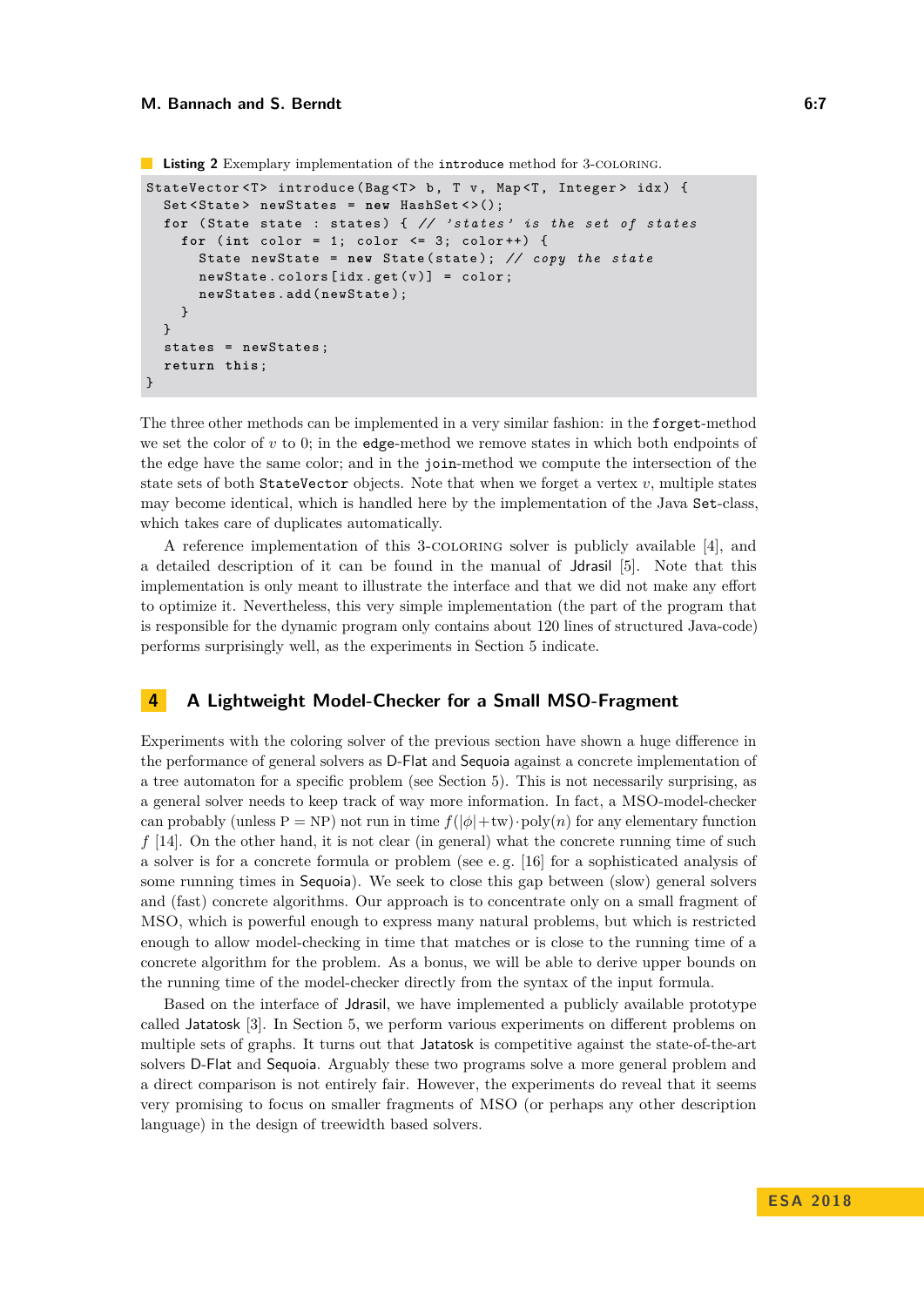#### **6:8 Practical Access to Dynamic Programming on Tree Decompositions**

## **4.1 Description of the Fragment**

We only consider vocabularies  $\tau$  that contain the binary relation  $E^2$ , and we only consider  $\tau$ -structures with a symmetric interpretation of  $E^2$ , i.e., we only consider structures that contain an undirected graph (but may also contain further relations). The fragment of MSO that we consider is constituted by formulas of the form  $\phi = \exists X_1 \dots \exists X_k \bigwedge_{i=1}^n \psi_i$ , where the  $X_j$  are second-order variables and the  $\psi_i$  are first-order formulas of the form

$$
\psi_i \in \{ \forall x \forall y \ E(x, y) \to \chi_i, \ \forall x \exists y \ E(x, y) \land \chi_i, \ \exists x \forall y \ E(x, y) \to \chi_i, \\ \exists x \exists y \ E(x, y) \land \chi_i, \ \forall x \ \chi_i, \ \exists x \ \chi_i \}.
$$

Here, the  $\chi_i$  are quantifier-free first-order formulas in canonical normal form. It is easy to see that this fragment is already powerful enough to encode many classical problems as 3-COLORING ( $\tilde{\phi}_{3\text{col}}$  from the introduction is part of the fragment), or vERTEX-COVER (we will discuss how to handle optimization in Section [4.4\)](#page-9-0):  $\tilde{\phi}_{\text{vc}} = \exists S \forall x \forall y \ E(x, y) \rightarrow S(x) \vee S(y)$ .

# **4.2 A Syntactic Extension of the Fragment**

Many interesting properties, such as connectivity, can easily be expressed in MSO, but not directly in the fragment that we study. Nevertheless, a lot of these properties can directly be checked by a model-checker if it "knows" what kind of properties it actually checks. We present a *syntactic extension* of our MSO-fragment which captures such properties. The extension consist of three new second order quantifiers that can be used instead of ∃*X<sup>i</sup>* .

The first extension is a *partition quantifier*, which quantifies over partitions of the universe:

$$
\exists^{\mathrm{partition}} X_1, \ldots, X_k \equiv \exists X_1 \exists X_2 \ldots \exists X_k (\forall x \bigvee_{i=1}^k X_i(x)) \land (\forall x \bigwedge_{i=1}^k \bigwedge_{j \neq i} \neg X_i(x) \land \neg X_j(x)).
$$

This quantifier has two advantages. First, formulas like  $\tilde{\phi}_{3\text{col}}$  can be simplified to

$$
\phi_{3\text{col}} = \exists^{\text{partition}} R, G, B \,\forall x \forall y \, E(x, y) \to \bigwedge_{C \in \{R, G, B\}} \neg C(x) \vee \neg C(y),
$$

and second, the model-checking problem for them can be solved more efficiently: the solver directly "knows" that a vertex must be added to exactly one of the sets.

We further introduce two quantifiers that work with respect to the symmetric relation  $E^2$  (recall that we only consider structures that contain such a relation). The  $\exists^{\text{connected}} X$ quantifier guesses an  $X \subseteq U$  that is connected with respect to E (in graph theoretic terms), i. e., it quantifies over connected subgraphs. The  $\exists^{forest}F$  quantifier guesses a  $F \subseteq U$  that is acyclic with respect to *E* (again in graph theoretic terms), i. e., it quantifies over subgraphs that are forests. These quantifiers are quite powerful and allow, for instance, to express that the graph induced by  $E^2$  contains a triangle as minor:

$$
\phi_{\text{triangle-minor}} = \exists^{\text{connected}} R \exists^{\text{connected}} G \exists^{\text{connected}} B.
$$
  
\n
$$
(\forall x (\neg R(x) \lor \neg G(x)) \land (\neg G(x) \lor \neg B(x)) \land (\neg B(x) \lor \neg R(x)))
$$
  
\n
$$
\land (\exists x \exists y \ E(x, y) \land R(x) \land G(y)) \land (\exists x \exists y \ E(x, y) \land G(x) \land B(y))
$$
  
\n
$$
\land (\exists x \exists y \ E(x, y) \land B(x) \land R(y)).
$$

We can also express problems that usually require more involved formulas in a very natural way. For instance, the FEEDBACK-VERTEX-SET problem can be described by the following formula (again, optimization will be handled in Section [4.4\)](#page-9-0):  $\tilde{\phi}_{fvs} = \exists S \exists^{forest} F \forall x S(x) \lor F(x)$ .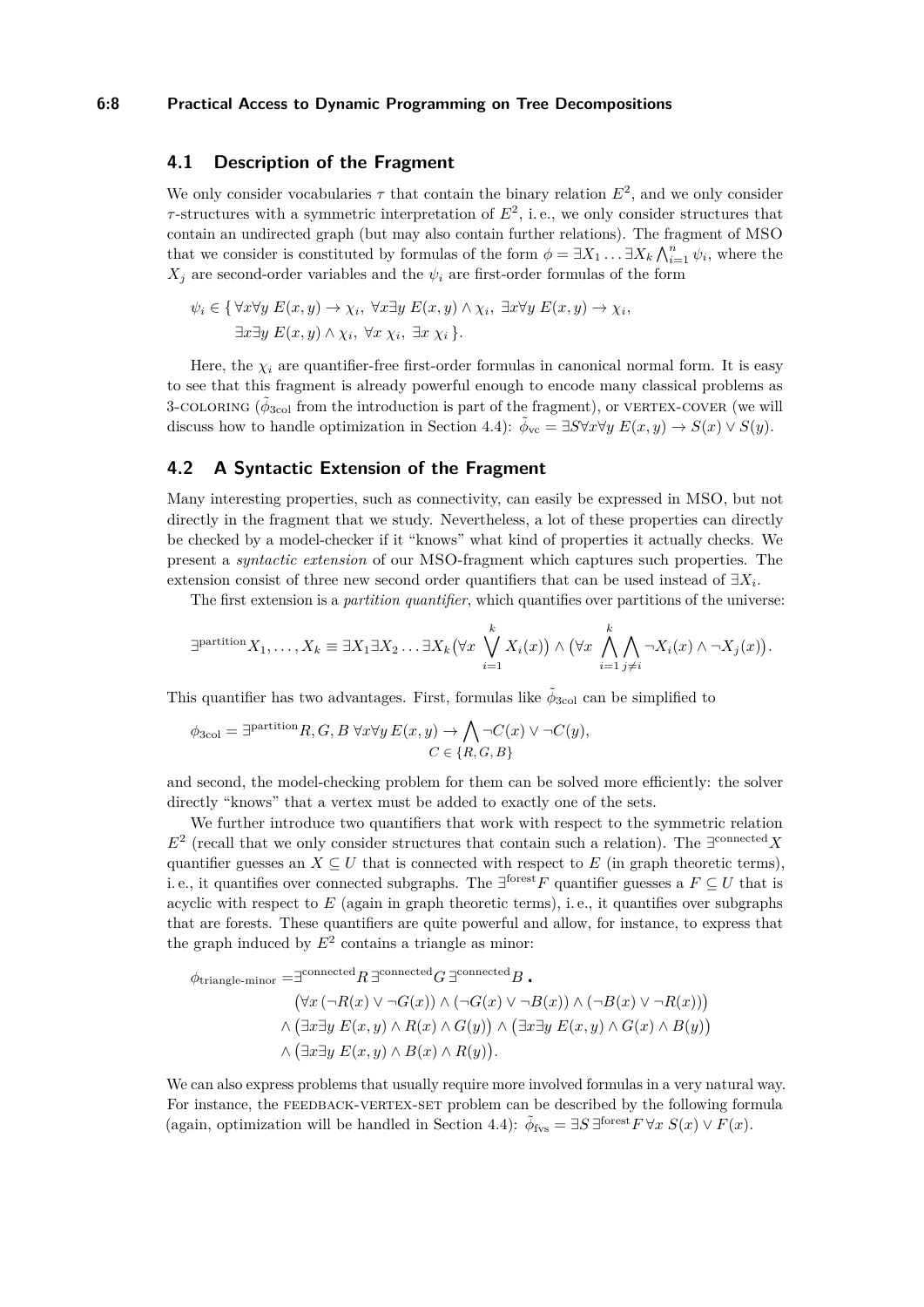## <span id="page-8-0"></span>**4.3 Description of the Model-Checker**

We describe our model-checker in terms of a nondeterministic tree automaton that works on a tree decomposition of the graph induced by  $E^2$  (note that, in contrast to other approaches in the literature, we do not work on the Gaifman graph). We define any state of the automaton as bit-vector, and we stipulate that the initial state at every leaf is the zero-vector. For any quantifier or subformula, there will be some area in the bit-vector reserved for that quantifier or subformula and we describe how state transitions effect these bits. The "algorithmic idea" behind the implementation of these transitions is not new, and a reader familiar with folklore dynamic programs on tree decompositions (for instance for VERTEX-COVER or STEINER-TREE) will probably recognize them. An overview over common techniques can be found in the standard textbooks [\[9,](#page-12-0) [13\]](#page-12-10).

**The Partition Quantifier.** We start with a detailed description of the partition quantifier  $\exists$ <sup>partition</sup> $X_1, \ldots, X_q$  (we do not implement an additional  $\exists X$  quantifier, as we can easily state  $\exists X \equiv \exists^{partition} X, \overline{X}$ : Let *k* be the maximum bag-size of the tree decomposition. We reserve  $k \cdot \log_2 q$  bit in the state description, where each block of length  $\log_2 q$  indicates in which set  $X_i$  the corresponding element of the bag is. On an introduce-bag (e.g. for  $v \in U$ ), the nondeterministic automaton guesses an index  $i \in \{1, \ldots, q\}$  and sets the  $\log_2 q$  bits that are associated with the tree-index of *v* to *i*. Equivalently, the corresponding bits are cleared when the automaton reaches a forget-bag. As the partition is independent of any edges, an edge-bag does not change any of the bits reserved for the partition quantifier. Finally, on join-bags we may only join states that are identical on the bits describing the partition (as otherwise the vertices of the bag would be in different partitions) – meaning this transition is symmetric with respect to these bits (in terms of Section [3.1\)](#page-3-0).

**The Connected Quantifier.** The next quantifier we describe is  $\exists^{\text{connected}} X$  which has to overcome the difficulty that an introduced vertex may not be connected to the rest of the bag in the moment it got introduced, but may be connected to it when further vertices "arrive". The solution to this dilemma is to manage a partition of the bag into  $k' \leq k$  connected components  $P_1, \ldots, P_{k'}$ , for which we reserve  $k \cdot \log_2 k$  bit in the state description. Whenever a vertex *v* is introduced, the automaton either guesses that it is not contained in *X* and clears the corresponding bits, or it guesses that  $v \in X$  and assigns some  $P_i$  to *v*. Since *v* is isolated in the bag in the moment of its introduction (recall that we work on a very nice tree decomposition), it requires its own component and is therefore assigned to the smallest empty partition  $P_i$ . When a vertex *v* is forgotten, there are four possible scenarios: 1)  $v \notin X$ , then the corresponding bits are already cleared and nothing happens; 2)  $v \in X$  and  $v \in P_i$  with  $|P_i| > 1$ , then *v* is just removed and the corresponding bits are cleared; 3)  $v \in X$  and  $v \in P_i$ with  $|P_i| = 1$  and there are other vertices *w* in the bag with  $w \in X$ , then the automaton rejects the configuration, as  $v$  is the last vertex of  $P_i$  and may not be connected to any other partition anymore; 4)  $v \in X$  is the last vertex of the bag that is contained in X, then the connected component is "done", the corresponding bits are cleared and one additional bit is set to indicate that the connected component cannot be extended anymore. When an edge  $\{u, v\}$  is introduced, components might need to be merged. Assume  $u, v \in X$ ,  $u \in P_i$ , and  $v \in P_i$  with  $i < j$  (otherwise, an edge-bag does not change the state), then we essentially perform a classical union-operation from the well-known union-find data structure. Hence, we assign all vertices that are assigned to  $P_j$  to  $P_i$ . Finally, at a join-bag we may join two states that agree locally on the vertices that are in *X* (i. e., they have assigned the same vertices to some  $P_i$ ), however, they do not have to agree in the way the different vertices are assigned to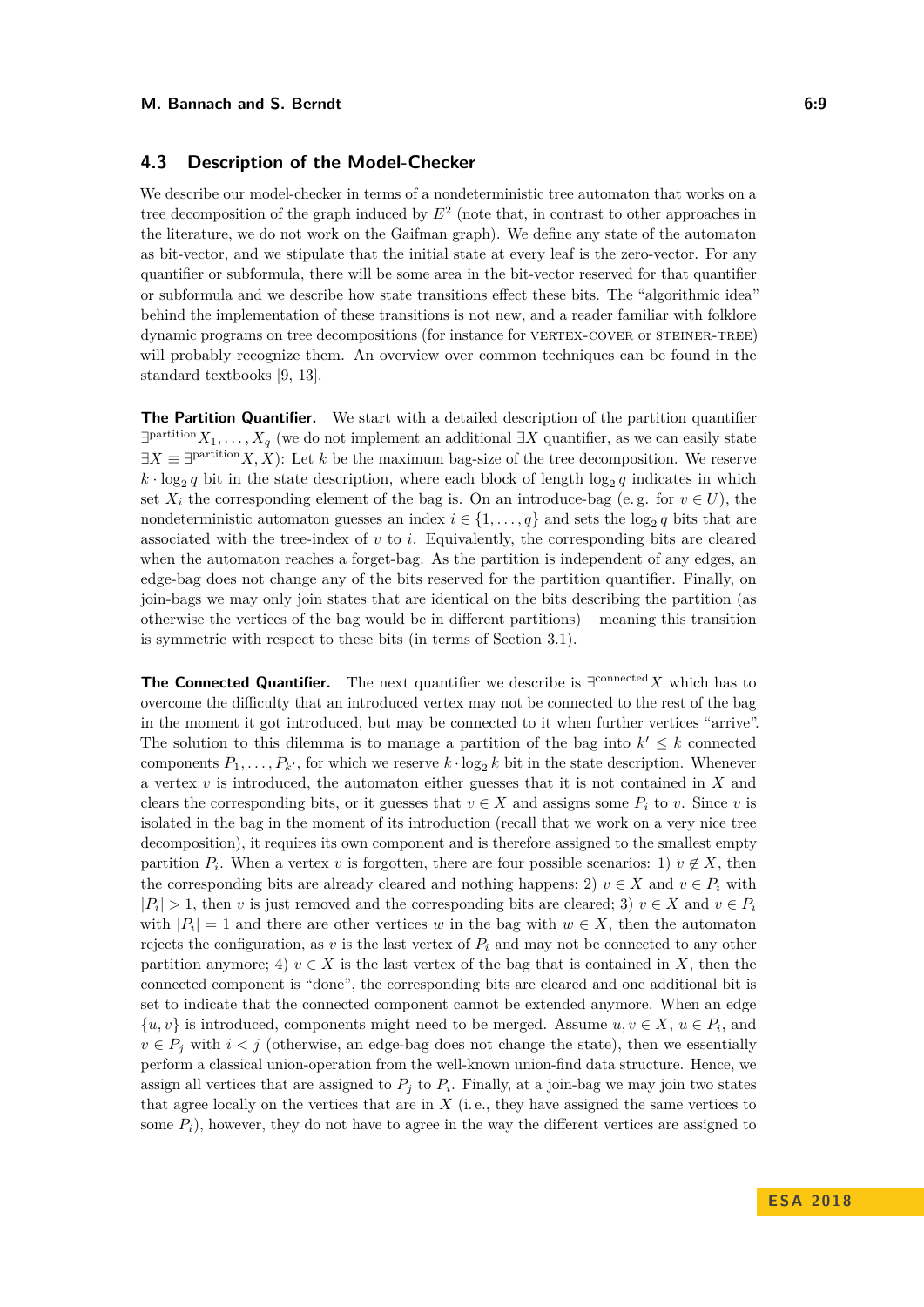## **6:10 Practical Access to Dynamic Programming on Tree Decompositions**

*P<sup>i</sup>* (in fact, there does not have to be an isomorphism between these assignments). Therefore, the transition at a join-bag has to connect the corresponding components analogous to the edge-bags – in terms of Section [3.1](#page-3-0) this transition is not symmetric. The description of the remaining quantifiers and subformulas is very similar.

# <span id="page-9-0"></span>**4.4 Extending the Model-Checker to Optimization Problems**

As the example formulas from the previous section already indicate, performing modelchecking alone will not suffice to express many natural problems. In fact, every graph is a model of the formula  $\tilde{\phi}_{\text{vc}}$  if *S* simply contains all vertices. It is therefore a natural extension to consider an optimization version of the model-checking problem, which is usually formulated as follows [\[9,](#page-12-0) [13\]](#page-12-10): Given a logical structure  $S$ , a formula  $\phi(X_1, \ldots, X_p)$  of the MSO-fragment defined in the previous section with free unary second-order variables  $X_1, \ldots, X_p$ , and weight functions  $\omega_1, \ldots, \omega_p$  with  $\omega_i \colon U \to \mathbb{Z}$ ; find  $S_1, \ldots, S_p$  with  $S_i \subseteq U$  such that  $\sum_{i=1}^p \sum_{s \in S_i} \omega_i(s)$ is *minimized* under  $S \models \phi(S_1, \ldots, S_p)$ , or conclude that S is not a model for  $\phi$  for any assignment of the free variables. We can now correctly express the (actually *weighted*) optimization version of VERTEX-COVER as follows:  $\phi_{\text{vc}}(S) = \forall x \forall y \ E(x, y) \rightarrow (S(x) \lor S(y)).$ Similarly we can describe the optimization version of DOMINATING-SET if we assume the input does not have isolated vertices (or is reflexive), and we can also fix the formula  $\tilde{\phi}_{\text{fvs}}$ :

 $\phi_{\text{ds}}(S) = \forall x \exists y \ E(x, y) \land (S(x) \lor S(y)), \quad \phi_{\text{fvs}}(S) = \exists^{\text{forest}} F \ \forall x \ (S(x) \lor F(x)).$ 

We can also *maximize* the term  $\sum_{i=1}^{p} \sum_{s \in S_i} \omega_i(s)$  by multiplying all weights with -1 and, thus, express problems such as INDEPENDENT-SET:  $\phi_{is}(S) = \forall x \forall y \ E(x, y) \rightarrow (\neg S(x) \lor$  $\neg S(y)$ . The implementation of such an optimization is straightforward: essentially there is a partition quantifier for every free variable  $X_i$  that partitions the universe into  $X_i$  and  $\bar{X}_i$ . We assign a current value of  $\sum_{i=1}^{p} \sum_{s \in S_i} \omega_i(s)$  to every state of the automaton, which is adapted if elements are "added" to some of the free variables at introduce nodes. Note that, since we optimize an affine function, this does not increase the state space: even if multiple computational paths lead to the same state with different values at some node of the tree, it is well defined which of these values is the optimal one. Therefore, the cost of optimization only lies in the partition quantifier, i. e., we pay with *k* bits in the state description of the automaton per free variable – independently of the weights.

# **4.5 Handling Symmetric and Non-Symmetric Joins**

In Section [4.3](#page-8-0) we have defined the states of our automaton with respect to a formula, the left side of Table [1](#page-10-1) gives an overview of the number of bits we require for the different parts of the formula. Let bit $(\phi, k)$  be the number of bits that we have to reserve for a formula  $\phi$  and a tree decomposition of maximum bag size *k*, i. e., the sum over the required bits of each part of the formula. By Observation [4](#page-4-1) this implies that we can simulate the automaton (and hence, solve the model-checking problem) in time  $O^*\left((2^{\text{bit}(\phi,k)})^2 \cdot n\right)$ ; or by Observation [6](#page-4-2) in time  $O^*(2^{\text{bit}(\phi,k)} \cdot n)$  $O^*(2^{\text{bit}(\phi,k)} \cdot n)$  $O^*(2^{\text{bit}(\phi,k)} \cdot n)$  if the automaton is symmetric<sup>2</sup>. Unfortunately, this is not always the case, in fact, only the quantifier  $\exists$ <sup>partition</sup> $X_1, \ldots, X_q$ , the bits needed to optimize over free variables, as well as the formulas that do not require any bits, yield an symmetric tree automaton. That means that the simulation is wasteful if we consider a mixed formula (for instance, one that contains a partition and a connected quantifier). To overcome this issue, we partition

<span id="page-9-1"></span><sup>&</sup>lt;sup>2</sup> The notation  $O^*$  supresses polynomial factors.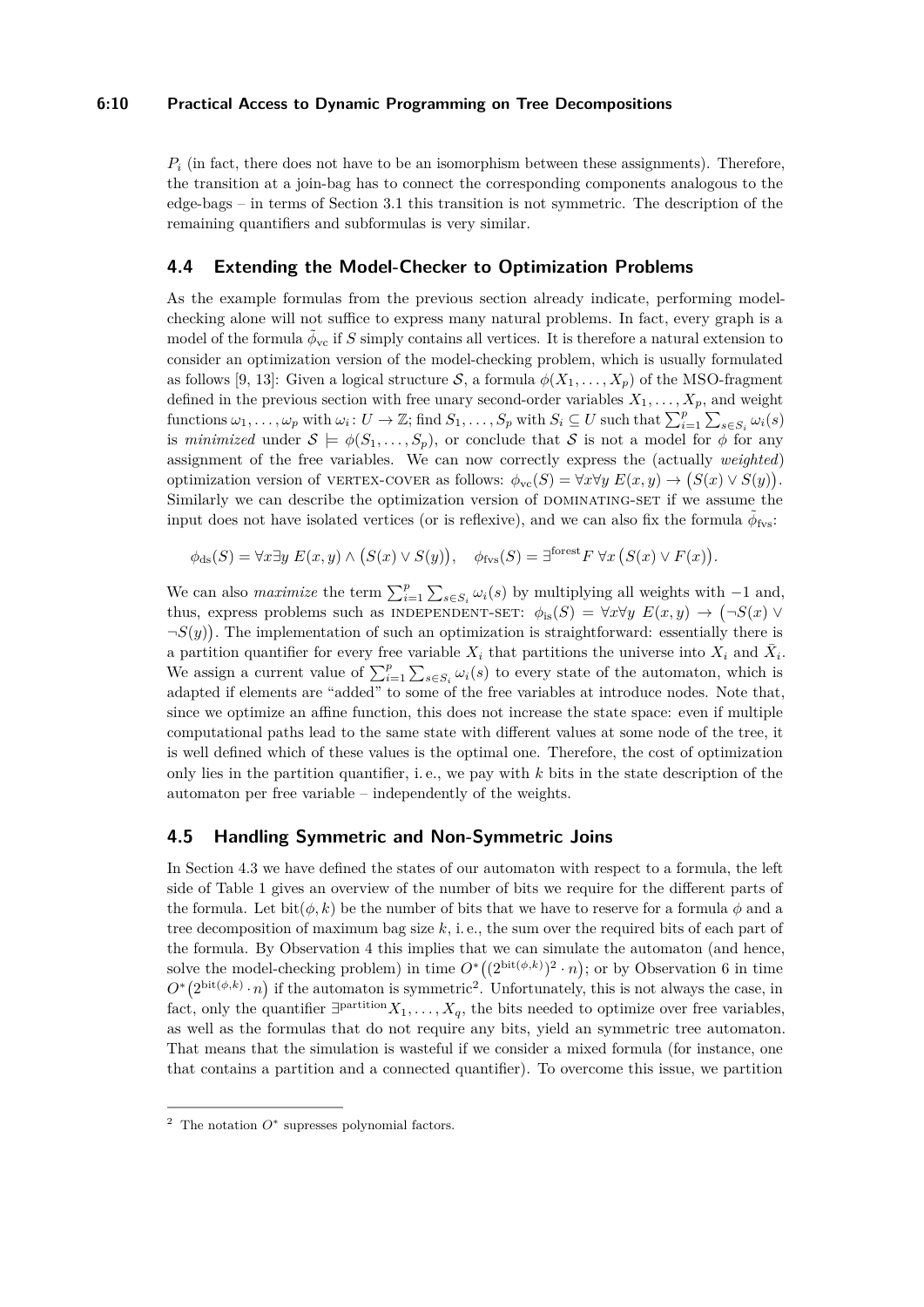<span id="page-10-1"></span>**Table 1** The left table shows the precise number of bit we reserve in the description of a state of the tree automaton for different quantifier and formulas. The values are with respect to a tree decomposition with maximum bag size *k*. The right table gives an overview of example formulas *φ* used here, together with values symmetric( $\phi, k$ ) and asymmetric( $\phi, k$ ), as well as the precise time our algorithm will require for that particular formula.

| Quantifier / Formula                                         | Number of Bit                                               | Φ                      | symmetric( $\phi, k$ )   | Time              |
|--------------------------------------------------------------|-------------------------------------------------------------|------------------------|--------------------------|-------------------|
| free variables $X_1, \ldots, X_q$                            | $q \cdot k$                                                 |                        | asymmetric $(\phi, k)$   |                   |
| $\exists^{\text{partition}} X_1, \ldots, X_q$                | $k \cdot \log_2 q$                                          | $\phi_{3\text{col}}$   | $k \cdot \log_2(3)$      | $O^*(3^k)$        |
|                                                              | $\exists^{\mathrm{connected}} X \quad k \cdot \log_2 k + 1$ |                        | $\theta$                 |                   |
| $\exists$ forest $\chi$                                      | $k \cdot \log_2 k$                                          | $\phi_{\rm vc}(S)$     | $\boldsymbol{k}$         | $O^*(2^k)$        |
| $\forall x \forall y \ E(x, y) \rightarrow \chi_i \quad 0$   |                                                             |                        | $\overline{0}$           |                   |
|                                                              |                                                             | $\phi_{\rm ds}(S)$     | $\boldsymbol{k}$         | $O^*(8^k)$        |
| $\forall x \exists y \ E(x, y) \land \chi_i \quad k$         |                                                             |                        | $\boldsymbol{k}$         |                   |
| $\exists x \forall y \ E(x, y) \rightarrow \chi_i \quad k+1$ |                                                             | $\phi$ triangle-minor  | $\Omega$                 | $O^*(k^{6k+6})$   |
| $\exists x \exists y E(x, y) \wedge \chi_i$                  | -1                                                          |                        | $3k \cdot \log_2(k) + 3$ |                   |
| $\forall x \chi_i$                                           | $\overline{0}$                                              | $\phi_{\text{fvs}}(S)$ | $\kappa$                 | $O^*(2^k k^{2k})$ |
| $\exists x \chi_i$                                           | -1                                                          |                        | $k \cdot \log_2(k)$      |                   |

the bits of the state description into two parts: first the "symmetric" bits of the quantifiers  $\exists$ <sup>partition</sup> $X_1, \ldots, X_q$  and the bits required for optimization, and in the "asymmetric" ones of all other elements of the formula. Let symmetric $(\phi, k)$  and asymmetric $(\phi, k)$  be defined analogously to bit $(\phi, k)$ . We implement the join of states as in the following lemma, allowing us to deduce the running time of the model-checker for concrete formulas. The right side of Table [1](#page-10-1) provides an overview for formulas presented here.

<span id="page-10-2"></span> $\blacktriangleright$  **Lemma 7.** Let x be a node of T with children y and z, and let  $Q_y$  and  $Q_z$  be sets of states *in which the automaton may be at y and z. Then the set Q<sup>x</sup> of states in which the automaton may be at node x can be computed in time*  $O^*(2^{\text{symmetric}(\phi,k)+2\cdot\text{asymmetric}(\phi,k)})$ .

**Proof.** To compute  $Q_x$ , we first split  $Q_y$  into  $B_1, \ldots, B_q$  such that all elements in one  $B_i$  share the same "symmetric bits". This can be done in time  $|Q_y|$  using bucket-sort. Note that we have  $q \leq 2^{\text{symmetric}(\phi,k)}$  and  $|B_i| \leq 2^{\text{asymmetric}(\phi,k)}$ . With the same technique we identify for every elements  $v$  in  $Q_z$  its corresponding partition  $B_i$ . Finally, we compare  $v$  with the elements in  $B_i$  to identify those for which there is a transition in the automaton. This yields a running time of  $|Q_z| \cdot \max_{i=1}^q |B_i| \leq 2^{\text{bit}(\phi,k)} \cdot 2^{\text{asymmetric}(\phi,k)} = 2^{\text{symmetric}(\phi,k) + 2\cdot\text{asymmetric}(\phi,k)}$ .

# <span id="page-10-0"></span>**5 Applications and Experiments**

To show the feasibility of our approach, we have performed experiments for widely investigated graph problems: 3-COLORING, VERTEX-COVER, DOMINATING-SET, INDEPENDENT-SET, and FEEDBACK-VERTEX-SET. All experiments were performed on an Intel Core processor containing four cores of 3.2 GHz each and 8 Gigabyte RAM. Jdrasil was used with Java 1.8 and both Sequoia and D-Flat were compiled with gcc 7.2. The implementation of Jatatosk uses hashing to realize Lemma [7,](#page-10-2) which works well in practice. We use a data set assembled from different sources containing graphs with 18 to 956 vertices and treewidth 3 to 13. The first source is a collection of transit graphs from GTFS-transit feeds [\[15\]](#page-12-17) that was also used for experiments in [\[12\]](#page-12-18), the second source are real-world instances collected in [\[2\]](#page-12-19), and the last one are those of the PACE challenge [\[18\]](#page-12-1) with treewidth at most 11. For 3-coloring, the results are shown in Experiment [1.](#page-11-0)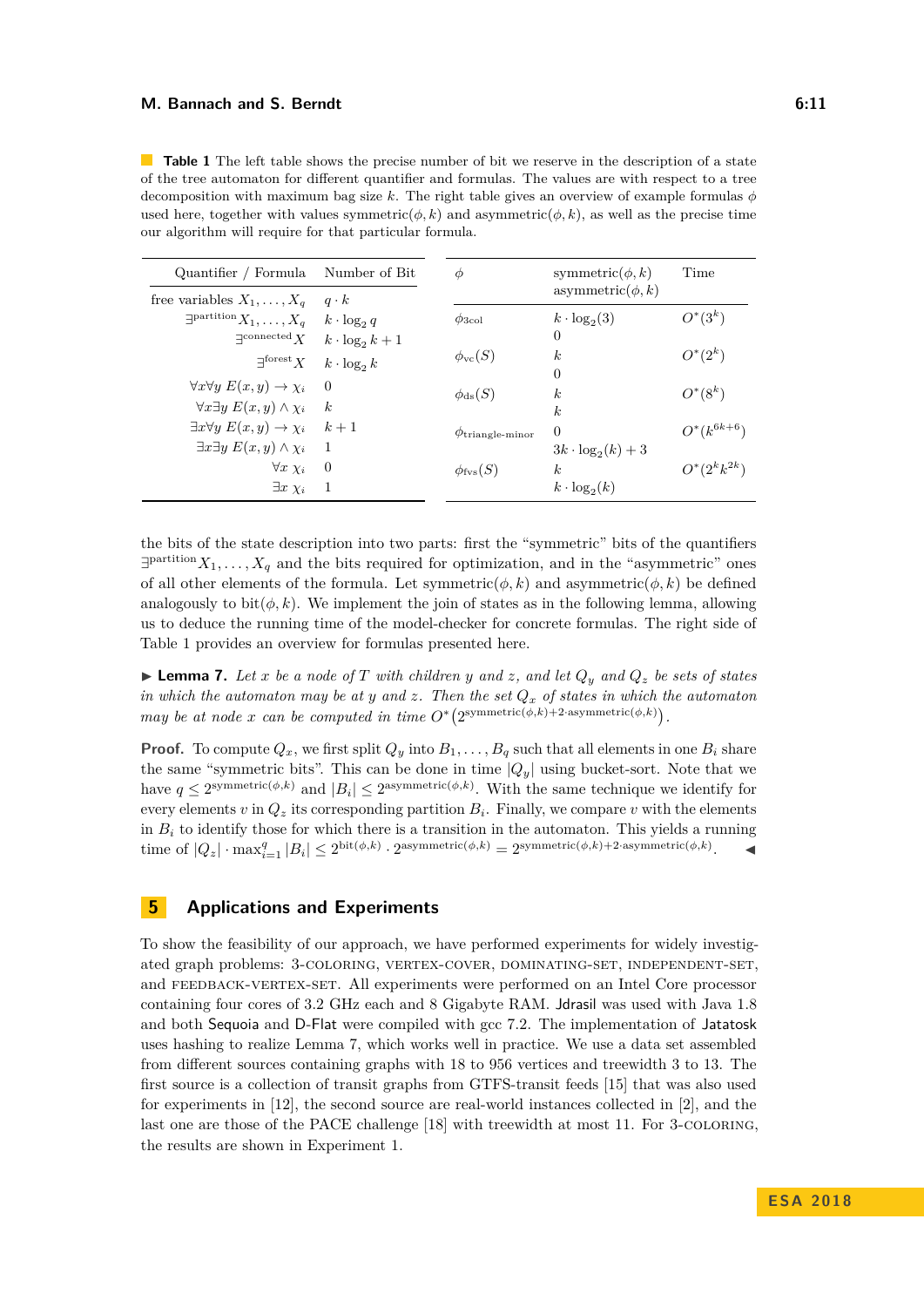## **6:12 Practical Access to Dynamic Programming on Tree Decompositions**

#### <span id="page-11-0"></span>**Experiment 1** 3-COLORING.

|                    |              | D-Flat Jdrasil-Coloring Jatatosk Sequoia |       |        |
|--------------------|--------------|------------------------------------------|-------|--------|
| Average Time       | 478.19 36.52 |                                          | 42.63 | 714.73 |
| Standard Deviation | 733.90       | 77.8                                     | 81.82 | 866.34 |
| Median Time        | 3.5          | 21                                       | 24.5  | 20.5   |

**(a)** Average, standard deviation, and median of the time (in seconds) each solver needed to solve 3-coloring over all instances of the data set. The best values are highlighted.



**(b)** Comparison of solvers for the 3-coloring problem on the complete data set.



**(c)** The left picture shows the difference of Jatatosk against D-Flat and Sequoia. A positive bar means that Jatatosk is faster by this amount in seconds, and a negative bar means that either D-Flat or Sequoia is faster by that amount. The bars are capped at 100. On every instance, Jatatosk was compared against the solver that was faster on this particular instance. The image also shows for every instance the size and the treewidth of the input. The right image shows the number of instances that can be solved by each of the solvers in *x* seconds, i. e., faster growing functions are better. The colors in this image are as in (b).

## **6 Conclusion and Outlook**

We investigated the practicability of dynamic programming on tree decompositions, which is arguably one of the corner stones of parameterized complexity theory. We implemented a simple interface for such programs and used it to build a competitive graph coloring solver with just a few lines of code. We hope that this interface allows others to implement and explore various dynamic programs. The whole power of these algorithms is well captured by Courcelle's Theorem, which states that there is an efficient version of such a program for every problem definable in monadic second-order logic. We took a step towards practice by implementing a "lightweight" version as model-checker for a small fragment of the logic. This fragment turns out to be powerful enough to express many natural problems.